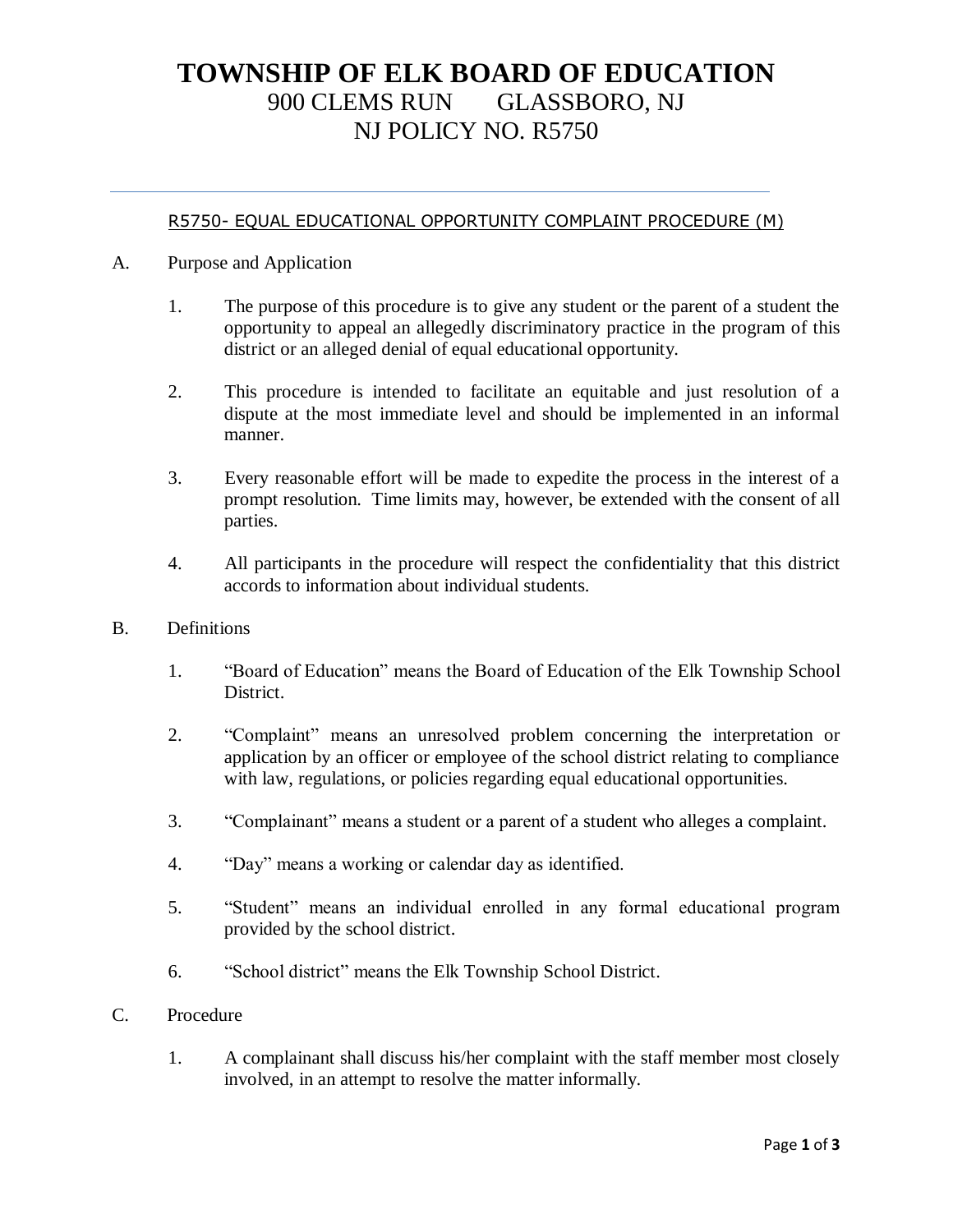# **TOWNSHIP OF ELK BOARD OF EDUCATION** 900 CLEMS RUN GLASSBORO, NJ NJ POLICY NO. R5750

- 2. If the matter is not resolved to the satisfaction of the complainant within thirty working days, the complainant may submit a written complaint to the Principal. The complaint will include:
	- a. The student's name and, in the complaint of a person acting on behalf of the student, the name and address of the complainant;
	- b. The specific act or practice that the complainant complains of;
	- c. The school employee, if any, responsible for the allegedly discriminatory act;
	- d. The results of discussions conducted in accordance with paragraph C1; and
	- e. The reasons why those results are not satisfactory.
- 3. The Principal will investigate the matter informally and will respond to the complainant in writing no later than seven working days after receipt of the written complaint. A copy of the complaint and the response will be forwarded to the Superintendent.
- 4. The response of the Principal may be appealed to the Superintendent in writing within three working days after it has been received by the complainant. The appeal will include the original complaint, the response to the complaint, and the complainant's reason for rejecting the response. A copy of the appeal must be given to the staff member alleged to have acted discriminatorily.
- 5. On his/her timely request (that is, submitted before the expiration of the time within which the Superintendent must render a decision), the complainant will be given an informal hearing before the Superintendent, at a time and place convenient to the parties, but no later than seven working days after the request for a hearing has been submitted. The Superintendent may also require the presence at the hearing of the staff member charged with a discriminatory act and any other person with knowledge of the act complained of.
- 6. The Superintendent will render a written decision in the matter no later than ten working days after the appeal was filed or the hearing was held, whichever occurred later. Copies of the decision will be given to all parties and to the Board of Education.